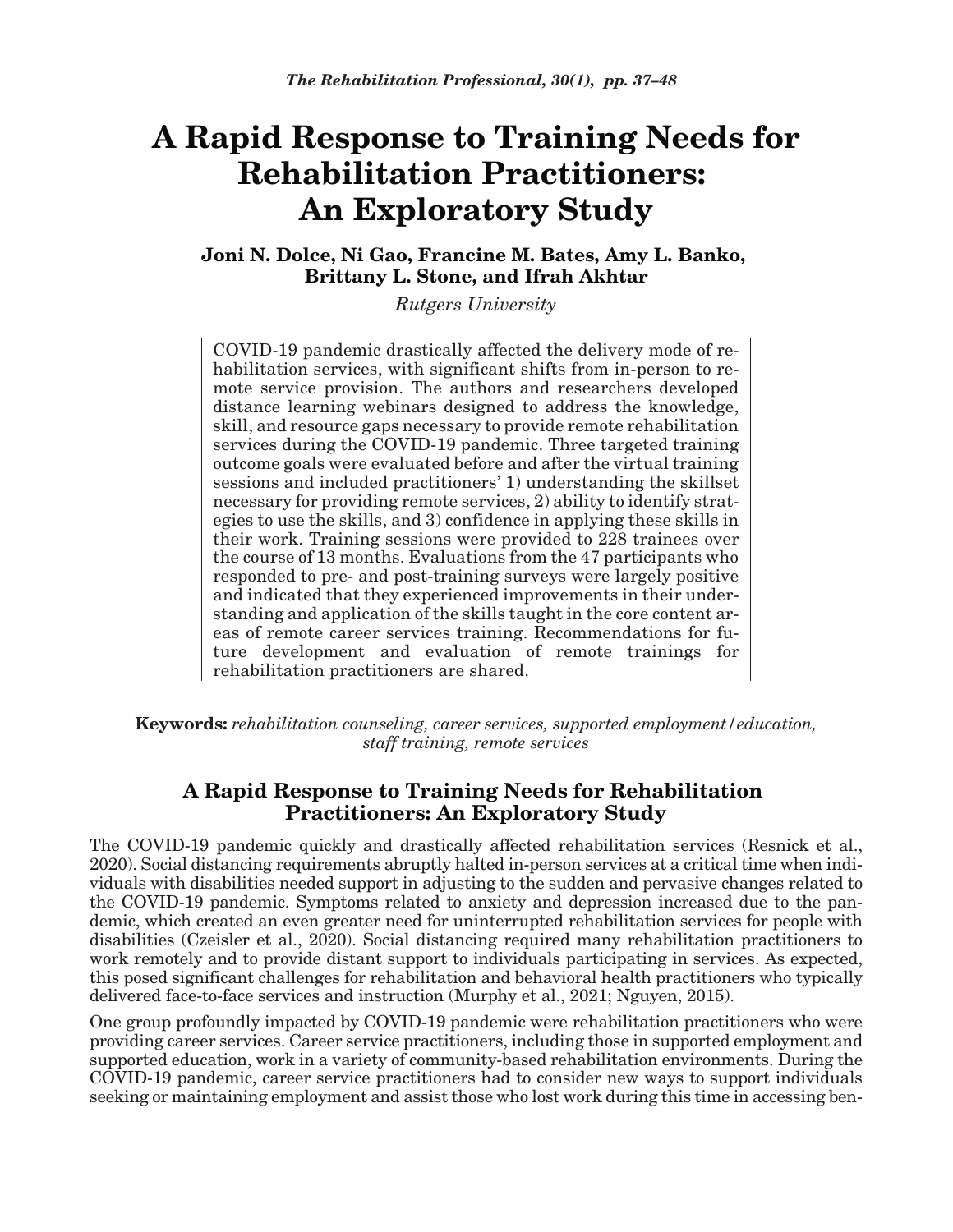efits, such as unemployment and Social Security. Practitioners also had to navigate the new business environment, including remote interactions with employers. While the job market and job search strategies were already transitioning to more virtual communications with employers, the pandemic accelerated the need for career service and rehabilitation practitioners to adapt to these changes (Karácsony et al., 2020). Moreover, practitioners experienced challenges with supporting students in postsecondary academic institutions as they traversed the growing challenges of the remote learning environment. The provision of academic and employment related supports for individuals participating in rehabilitation services changed abruptly and drastically.

Mobile mental health has been rapidly expanding, and telehealth services have been indispensable prior to and most certainly during the COVID-19 pandemic (Molfenter et al., 2021; Smith et al., 2020). The bene?ts of telehealth have been numerous and have included the ability to 1) improve the quality and continuity of health services delivered to rural and remote regions, 2) provide better access to services, 3) increase information availability, and 4) expand the scope of services (Greenbaum, 2020). The COVID-19 pandemic highlighted the importance of expanding rehabilitation practitioner trainings to incorporate skills to provide remote services. Training staff in this new mode of service is necessary to address the growing needs of telehealth and remote service provision (Smith et al., 2020). Research has suggested that practitioners who provide remote services, such as in rural and underdeveloped areas, are most successful when they feel prepared for and supported in their remote work, including training and professional development (Gillespie & Redivo, 2012). There is a critical need to train practitioners to be well equipped to work with individuals participating in rehabilitation services in this new service delivery. Remote services and telehealth are likely to continue beyond the current pandemic.

Providing remote mental health and rehabilitation services is not without challenges. Preliminary studies that have explored the switch from in-person to remote mental health services have identified a decrease in service engagement and a loss of contact for some individuals participating in services. Other individuals who attempted to continue services lacked access to the needed technology and or internet services that were necessary for successful telehealth service provision (Murphy et al., 2021). Moreover, staff identified a gap in the needed skills and competencies for the effective delivery of telehealth services, which resulted in significant operational learning curves for programs and organizations (Murphy et al., 2021; Johnson & Refus, 2021). Lastly, staff reported feelings of apprehension regarding technology and decreased self-efficacy in their remote service provision (Johnson & Refus, 2021). Practitioners noted the need for telehealth counseling trainings to address these specific issues and to bolster their telehealth service provision approaches (Johnson & Refus, 2021).

On March 21, 2020, the governor's Executive Order No. 107 (2020) mandated that all residents of New Jersey were to stay at home until further notice, and similar orders were implemented throughout the country. Practitioners were facing the challenge of changing from in-person services to telehealth/remote services. Such change posed technical difficulties, including access to and the skills of using technology. Practitioners' well-being due to the sudden adjustment to providing remote services and working from home was also affected. Historically, behavioral health and addiction services' staff have experienced high rates of burnout and compassion fatigue (Dreison et al., 2018). The pandemic compounded the ongoing issue of staff burnout (Murphy et al., 2021; Zhou et al., 2020). Anecdotally, institute faculty received numerous comments from practitioners that they were experiencing diminished well-being and self-care during this time of remote work. Practitioners worked more hours and needed to learn the technology required for remote service provision quickly, which added further stress. Aside from the challenges with learning the new skillset needed to deliver telehealth services, practitioners additionally encountered barriers related to severe staff shortages, further exacerbating the potential for burnout (Bureau of Health Workforce, Health Resources and Services Administration [HRSA], 2021).

Between March 26, 2020, and April 6, 2020, a statewide survey was distributed to behavioral health, rehabilitation, and substance use disorders practitioners to assess the impact of the COVID-19 pandemic on services (Levitt & Gill, 2020). Forty-eight responses from 39 organizations were received. Organizations included residential, outpatient, community support services, supported employment,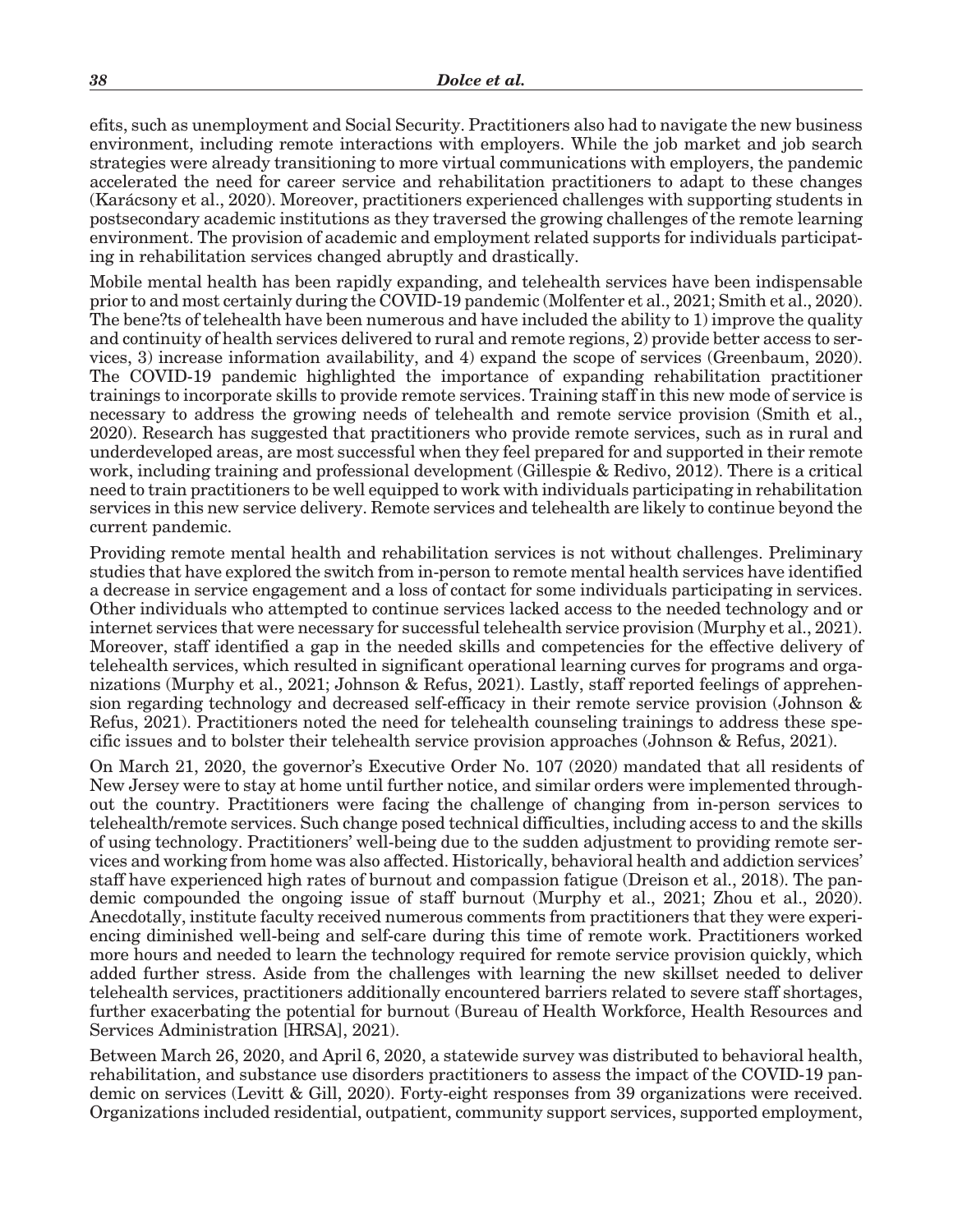and supported education programs. Among the challenges related to the COVID-19 pandemic, the most frequently cited by respondents was the difficulty of transitioning to telehealth (46%). Another challenge noted by 26% of respondents was immediate funding concerns. Staff were concerned about being unable to provide sufficient hours of telehealth to sustain program financial stability. Unfortunately, some programs laid off or furloughed staff which inevitably exacerbated stress among the remaining practitioners. This situation highlighted the urgent need for staff to learn how to provide remote services, as one survey respondent stated a major challenge was insufficient access to resources for training staff on telehealth strategies.

#### **Method**

The authors of this paper were faculty members of a training institute within a university located in the northeastern U. S. who were charged with providing training, technical assistance, and implementation support to rehabilitation practitioners in the content areas of employment and education services for individuals with mental health conditions. Many faculty associated with the training institute have been credentialed rehabilitation counselors, graduates from rehabilitation counseling programs, and have taught courses in the department's rehabilitation counseling degree program.

For 20 years, the training institute has provided customized training and consultation to mental health organizations, in-vivo training and mentoring to individual rehabilitation practitioners, didactic training to groups. Faculty have facilitated training with communities of practice in various modalities, such as employment specialists in Assertive Community Treatment (ACT), veterans' services, and supportive housing (Bates et al., 2012; Gao et al., 2016; Gao & Dolce, 2010; Gao et al., 2009).

In the wake of the COVID-19 pandemic, institute faculty responded to identify and develop trainings to equip practitioners with the required skills to provide remote career services. Prior to the pandemic, institute faculty amassed several years of experience creating and teaching online credit-bearing courses as well as synchronous remote webinars in the areas of supported employment and supported education. Institute faculty modified existing trainings and developed new trainings to address the immediate needs of the rehabilitation workforce. Newly developed trainings and modifications to existing content were developed in accordance with training development practice standards, such as using Bloom's Taxonomy as a framework, to ensure that practitioners left the trainings with the required knowledge as well as the skills to apply and incorporate the content into their work (Deller, 2019; Saks & Belcourt, 2006).

#### **Site of Study**

The institute conducted 74 virtual trainings from April 2020 to May 2021. These focused on three professional development areas: Career Services, Pre-Vocational Services, and COVID-19/Staff Wellness related supports. The modules in those three areas included topics such as transitioning to telehealth, telehealth etiquette, remote strategies for career services, job coaching, academic coaching, job development, and self-care and well-being for practitioners. There was a strong focus on skill development and application.

Examples of skills covered in the modules included: engaging participants online and over the phone, conducting technology assessments, applying organizational and time management strategies when working from home, crafting a remote job development plan, and teaching note-taking techniques to online learners. Table 1 provides the titles and objectives of a selection of the virtual trainings/webinars that were offered.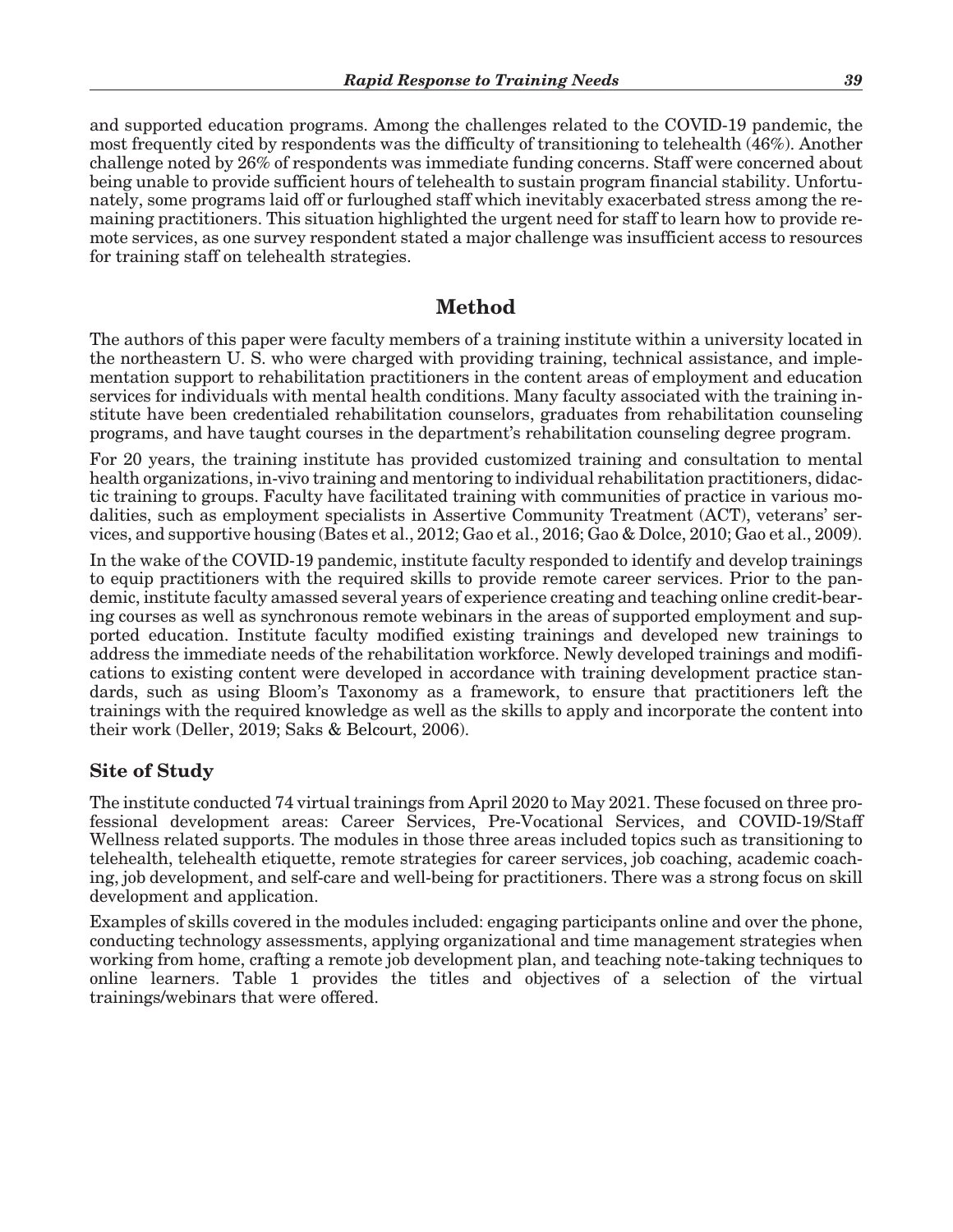#### **Table 1**

|  |  |  | <b>Sample Training and Objectives</b> |
|--|--|--|---------------------------------------|
|--|--|--|---------------------------------------|

|                                            | <b>Training Objectives</b>                                                                                      |  |  |
|--------------------------------------------|-----------------------------------------------------------------------------------------------------------------|--|--|
| <b>Training Title</b>                      | Post training participants will be able to:                                                                     |  |  |
| Remote Job and<br><b>Academic Coaching</b> | Identify skills and strategies to convert existing services to remote job and academic<br>coaching.             |  |  |
|                                            | Identify resources for remote job and academic coaching.                                                        |  |  |
|                                            | Describe skills needed by consumers during remote job and academic coach-<br>ing.                               |  |  |
|                                            | Apply strategies needed to conduct remote job and academic coaching.                                            |  |  |
| Remote Strategies for<br>Job Development   | Identify technology and virtual resources to support remote job development.                                    |  |  |
|                                            | Discuss employer job development contact log.                                                                   |  |  |
|                                            | Describe the impact of social distancing on job development supports.                                           |  |  |
|                                            | Demonstrate strategies for virtual job development.                                                             |  |  |
| Remote Career<br><b>Services</b>           | Identify strategies for remote career and educational services.                                                 |  |  |
|                                            | List resources for free/reduced cost technology.                                                                |  |  |
|                                            | Describe modes for providing career services remotely.                                                          |  |  |
|                                            | Apply strategies for remote career and educational services.                                                    |  |  |
| <b>Staff Wellness</b><br>Development       | Identify signs of distress and burnout.                                                                         |  |  |
|                                            | Identify tools used for wellness development: wellness self-assessments, and<br>wellness crisis planning tools. |  |  |
|                                            | Discuss impact of current public health crisis on career service staff/provider<br>well-being.                  |  |  |
|                                            | Apply wellness strategies to address burnout and distress.                                                      |  |  |

Note: Webinar objectives and content were developed in adherence to Bloom's Taxonomy framework.

The virtual trainings were 60-90 minutes in length and were delivered using Zoom videoconferencing. The length of the modules afforded a time frame that allowed for busy practitioners to attend. Many trainings were offered more than once to accommodate provider schedules. Although some sessions accommodated over 40 participants, interactive strategies were dispersed throughout the didactic portion to engage trainees and allow for an exchange of ideas as well as discussions on how to apply the skills being taught. Multiple web-based resources were provided to participants in the trainings. Participants were encouraged to interact via Zoom's in-meeting chat feature and Q and A function, verbally, and through polling applications.

#### **Participants**

A total of 228 individuals completed the six trainings, after which they were sent a link to the survey to evaluate the trainings. Data was collected from the 47 participants who completed the surveys.

Participants ranged from career service practitioners, vocational rehabilitation counselors, job coaches, vocational specialists, to executive directors, case managers, and federal government officials. For the 47 participants who completed the survey, 55% had Masters' degrees, 27% had Bache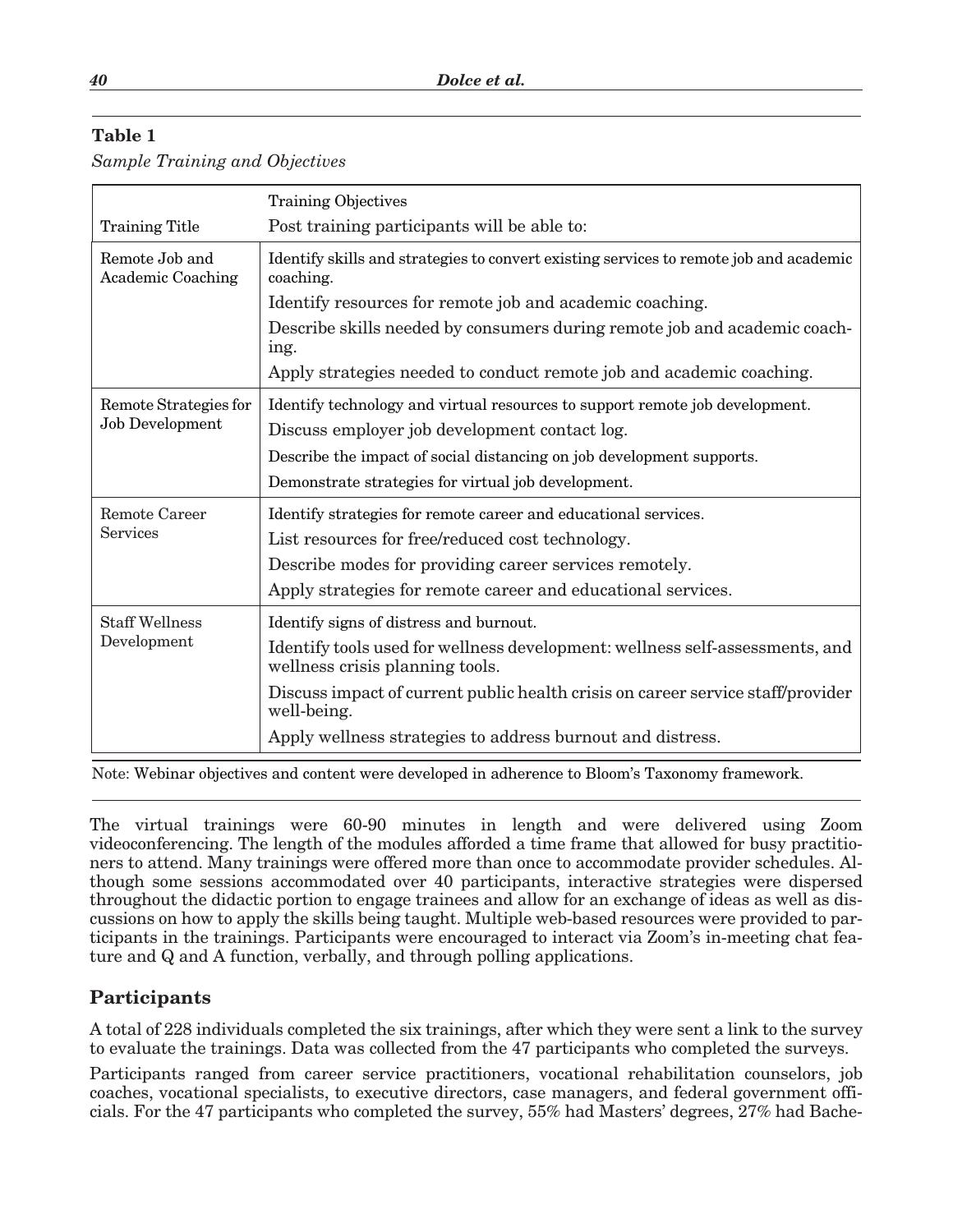lor's degrees, 6% had an Associate's degree, and 1.5% had a doctoral degree. The remaining 10.5% had some college or a high school diploma. Most participants worked in positions with job titles of Vocational Counselor/Vocational Specialist (68%) and Director/Supervisor (23%). The remaining job titles included social worker and government officials (9%). Participants had worked an average of 11 years in the field, with a range of 1 year to 34 years.

#### **Survey Questions**

Survey questions were tailored to the specific skills in each module, but three targeted training outcome goals were consistently evaluated before and after the training session: 1) understanding the skill; 2) identifying strategies to use the skill; and 3) confidence in applying the skill. The skills evaluated were those specific to each topic and referred to those taught in each session. Participants were asked to choose from one of the four levels: Low, Moderate, Strong, and Very Strong in the pre- and post-survey. Participants were also provided with an opportunity to include comments.

# **Results**

The pre- and post-survey results of the six online webinars, are shown in the bar charts in Figure 1. Attendees reported general improvement in all three areas: understanding the skill, identifying strategies to use the skill, and confidence in applying the skill. All "Low" ratings in the pre-survey were changed to "Moderate" or higher ratings in post-survey. Two trainings were eliminated from the analysis due to too few responses, and two trainings were duplicates and combined in the final analysis.

Participants also provided positive comments that included,

- "this training helped with ideas and feeling less alone to know other people are struggling while working at home as well"
- "the sharing of information between participants was beneficial"
- "skilled and engaging trainers, they were also enthusiastic"
- "great presentation flow, very informative presenters with informative content and slides" "access to web resources"
- "the webinar allowed one to stop and focus on ourselves and our need for a healthy mind to better serve our community of individuals"

Figure 1 *Pre and Post Survey Responses*

(See Six Graphs on following pages).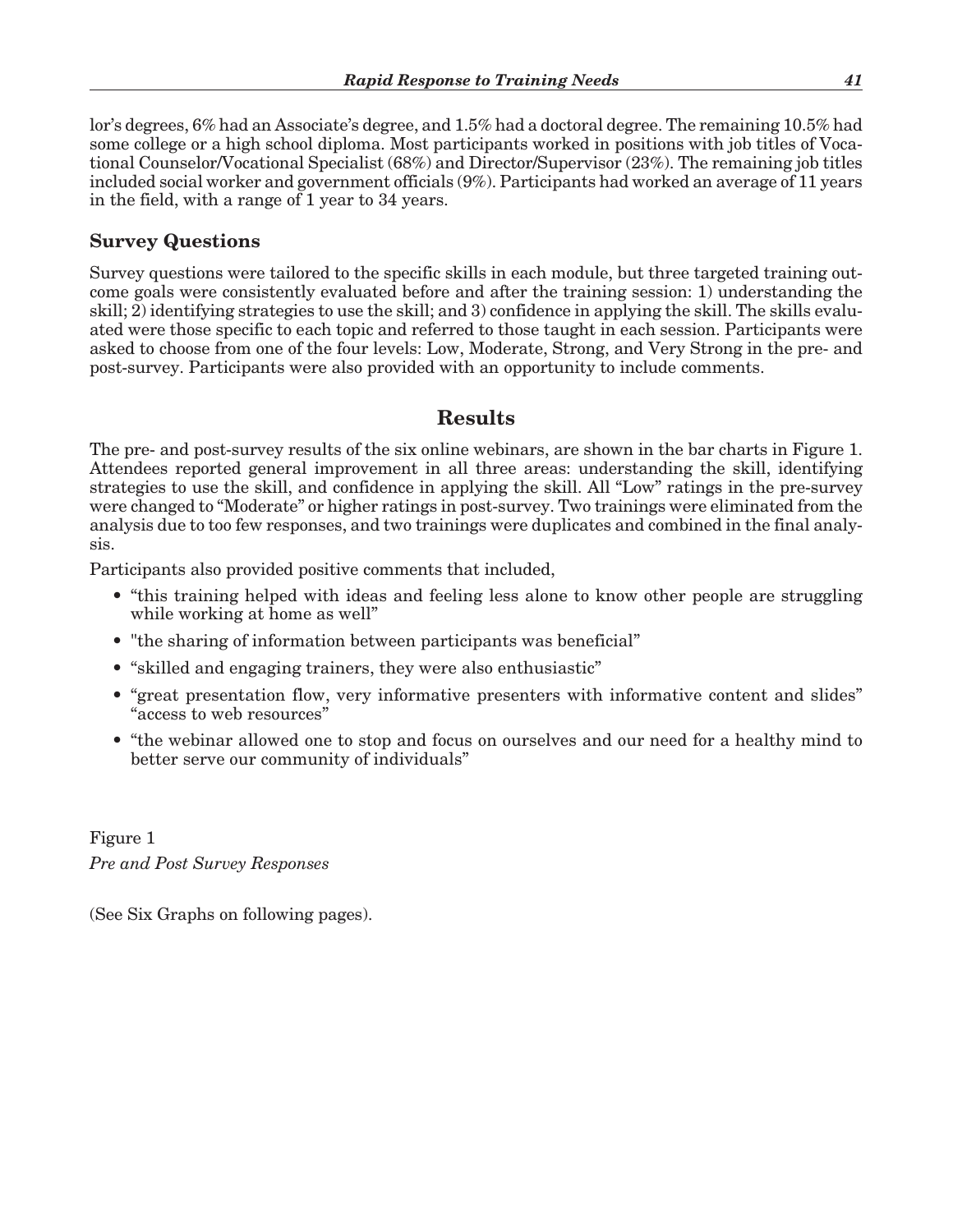

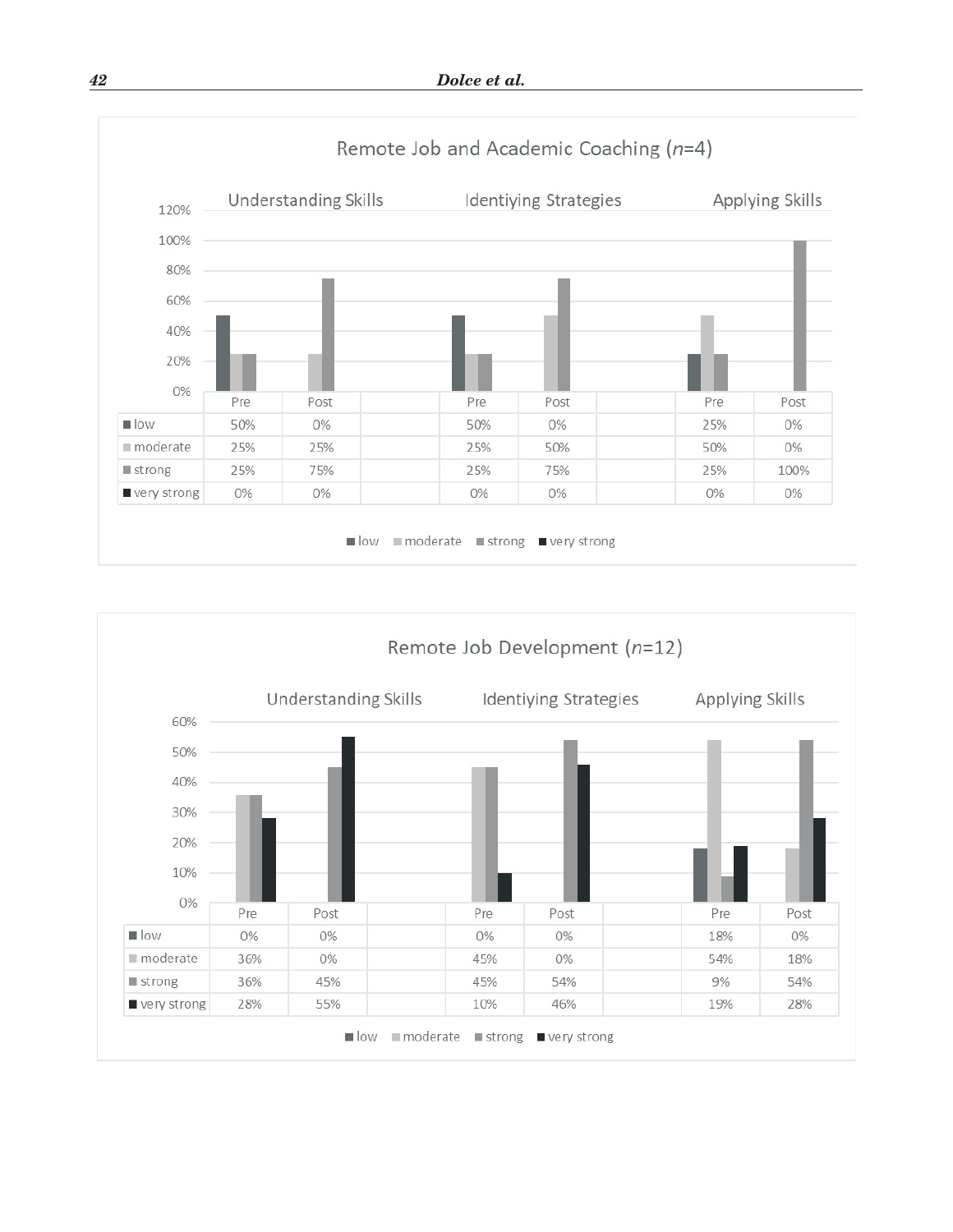

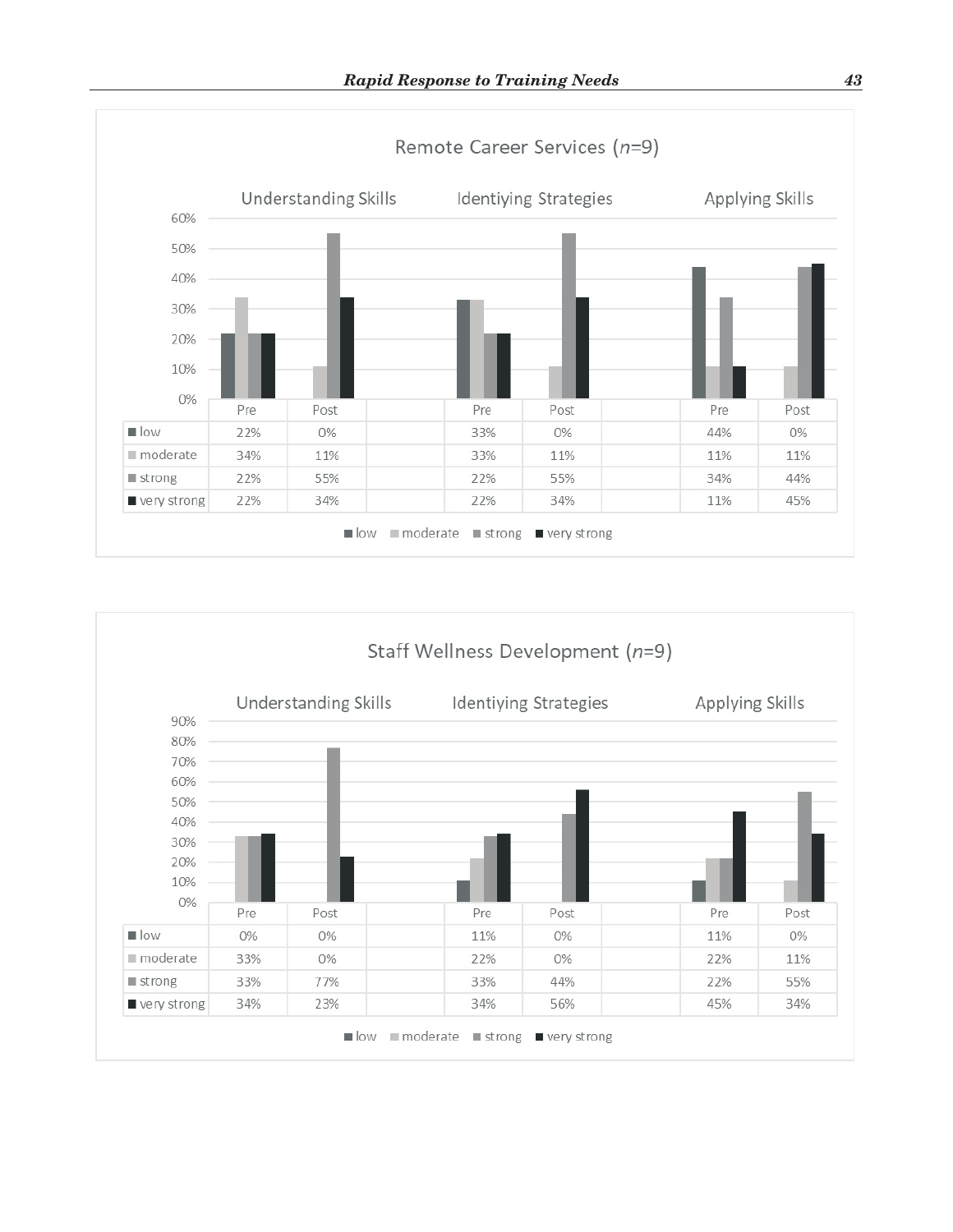

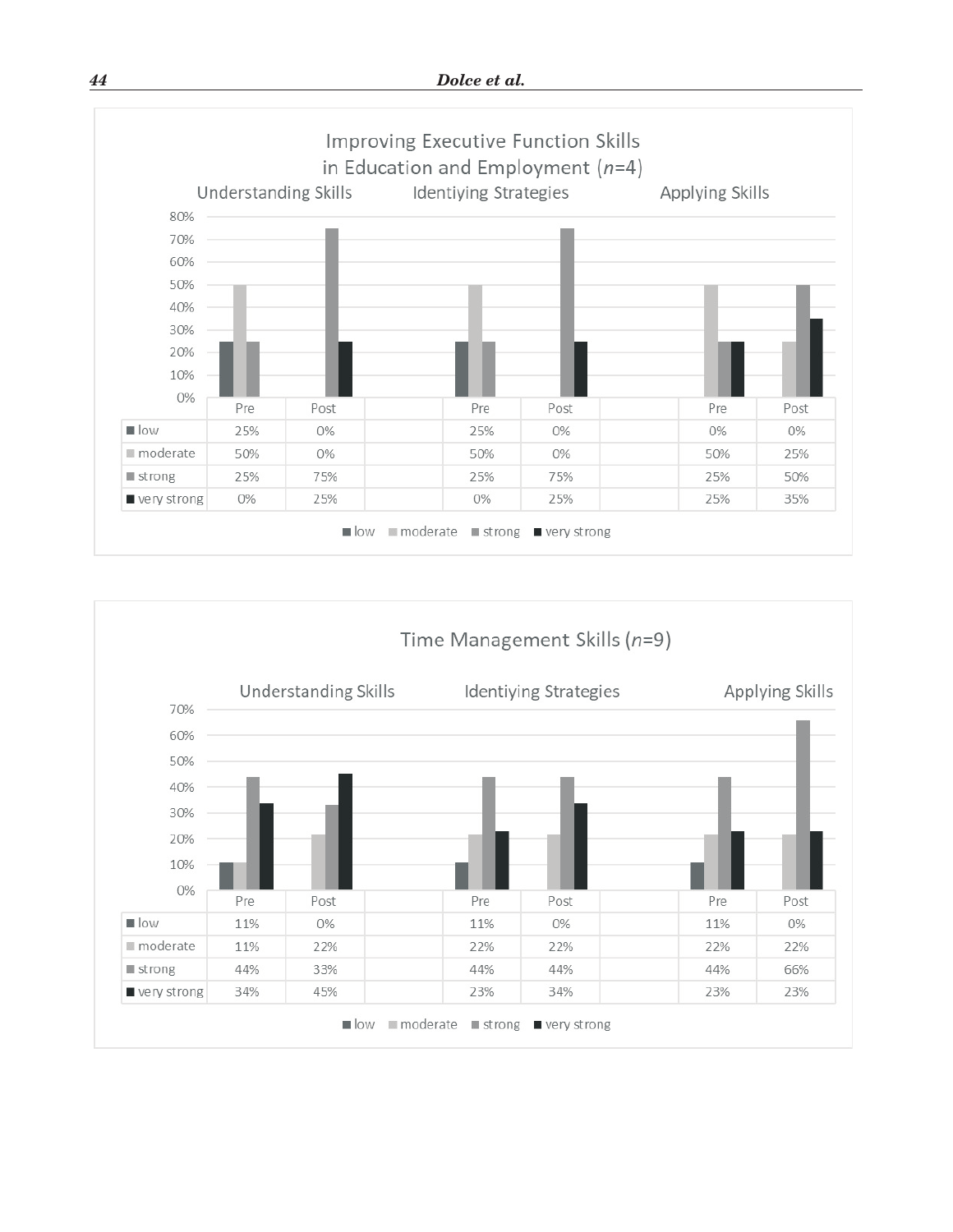*Note.* Three targeted training outcome goals were evaluated pre and post training and included practitioners' understanding the skills necessary for provision of remote services, ability to identify strategies to use the skills, and their confidence in applying these skills in their work*..*

# **Discussion**

The COVID-19 crisis reintroduced the great need for remote training of rehabilitation practitioners to address the growing demand for telehealth and distance service provision. Online learning has been in its boom phase globally (Peia & Wub, 2019). Effective teaching platforms and qualified educators have been shown to provide quality education to students engaging in remote platforms (Al-Samarraie et al., 2018). Online synchronous learning offers an effective answer to the professional development of rehabilitation practitioners to ensure quality services (Al-Samarraie et al., 2018; Peia & Wub, 2019).

The COVID-19 pandemic highlighted the importance of expanding rehabilitation practitioners' trainings to incorporate remote service provision, including career services that are traditionally provided in person. Training practitioners in this new service mode is necessary to address the growing needs of telehealth and remote service provision. (Smith et al., 2020). The institute that served as the site of this study developed and provided synchronous trainings to practitioners, thus covering effective remote service provision and addressing wellness needs. Participants improved their skills to remotely support individuals, participating in services, with their employment and education goals.

# **Limitations**

There were some lessons learned from the development of these trainings. The length of time of each webinar needed to be carefully considered. Participants appeared to be experiencing or were at risk of "zoom fatigue", requiring a paring down of content while still ensuring adequate transfer of knowledge and skills. Practitioners managed multiple responsibilities in their environments, such as homeschooling children while simultaneously attending the trainings. Therefore, strategies to promote engagement included interactive activities such as polls, breakout rooms, and the chat feature.

Similar to criticisms of emergency remote teaching, these webinars would have benefitted from more planning time and curriculum development (Hodges et al., 2020). This is not to say that the trainings presented here were insufficiently planned. Fortunately, institute faculty had years of experience developing curriculum for both face to face and online formats. This experience aided in assuring that quality training standards were implemented.

There were limited responses to the surveys. Survey responses and demographic information of the participants has been shared as frequency distributions only. Because the intention of the emergency virtual trainings was primarily to inform practitioners rather than collect data for study purposes, there was limited meaningful data available to perform statistical analyses of.

#### **Recommendations**

The COVID-19 pandemic has highlighted the ongoing need for remote service provision and telehealth to be considered in all training and curriculum development for both practitioners and rehabilitation counseling students. As this was an exploratory study, there continues to be a great need for evidence-based research to evaluate the effectiveness of remote services as well as training practitioners to provide remote services (Olff, 2015).

Additional evaluation is needed to further explore the effectiveness of remote training of career service practitioners compared to traditional in-person trainings. These evaluations should identify the critical components of an online training curriculum for rehabilitation practitioners as well as the impact of such training on the transfer of knowledge and skills. This recent study demonstrated the demand for virtual trainings in remote services, as well as the need to develop structured studies, collect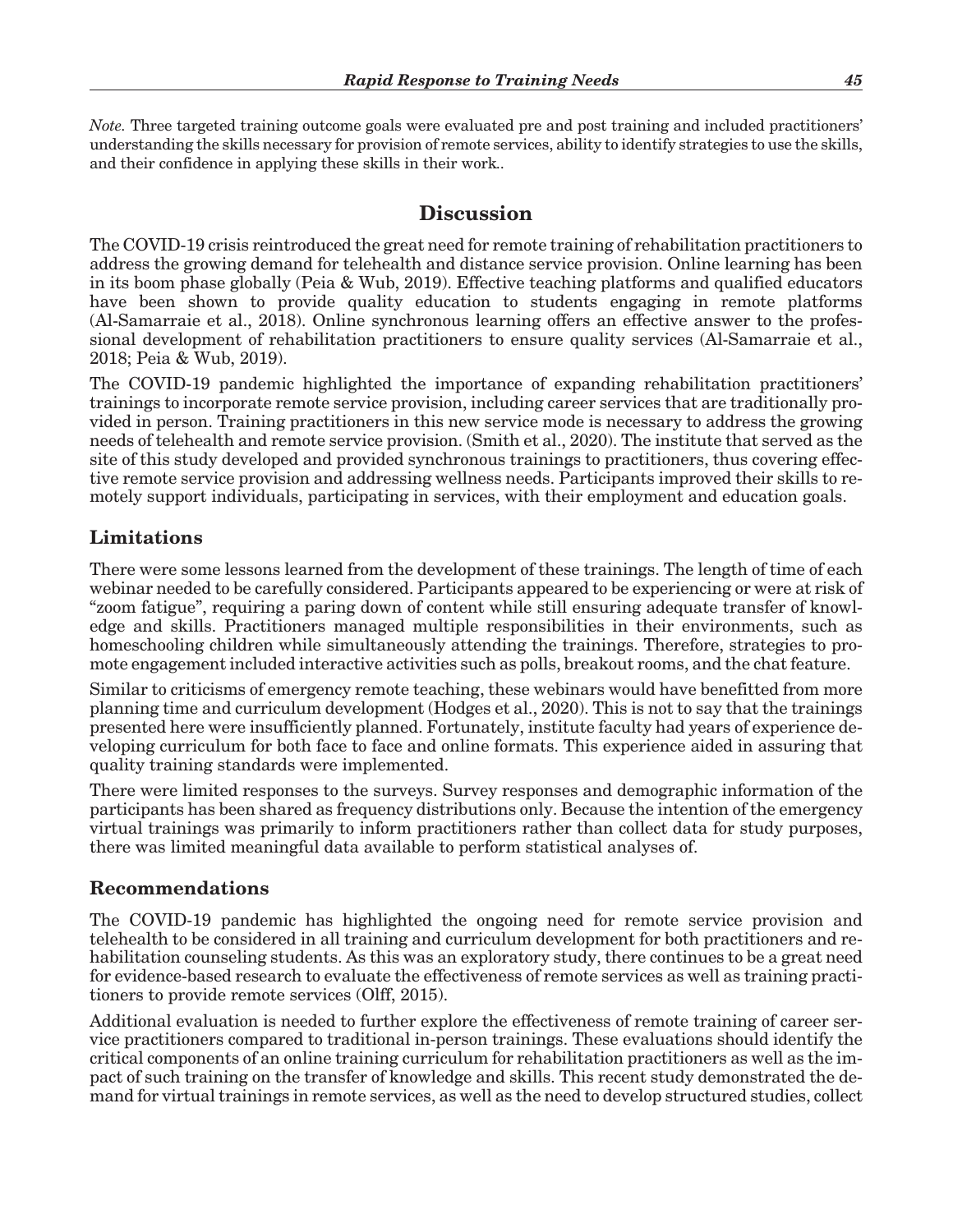data, and evaluate the effectiveness of virtual trainings for practitioners in the provision of remote vocational rehabilitation services.

#### **References**

- Al-Samarraie, H., Teng, B. K., Alzahrani, A. I., & Alalwan, N. (2018) E-learning continuance satisfaction in higher education: A unified perspective from instructors and students, *Studies in Higher Education, 43*(1), 2003-2019. https://doi.org/10.1080/03075079.2017.1298088
- Bates, F. M., Waynor, W. R., & Dolce, J. N. (2012). The cognitive apprenticeship model: Implications for its use in psychiatric rehabilitation provider training. *Journal of Rehabilitation, 78*(1), 5–10.
- Bureau of Health Workforce, Health Resources and Services Administration (HRSA), U.S. Department of Health & Human Services, Designated Health Professional Shortage Areas Statistics: Designated HPSA Quarterly Summary, as of September 30, 2021 available at https://data.hrsa.gov/topics/health-workforce/shortage-areas.
- Czeisler, M. É, Lane R. I, Petrosky E, et al. Mental Health, Substance Use, and Suicidal Ideation During the COVID-19 Pandemic — United States, June 24–30, 2020. MMWR Morb Mortal Wkly Rep 2020;69:1049–1057. http://dx.doi.org/10.15585/mmwr.mm6932a1
- Deller, J. (2019*, March 9). How to use Bloom's hierarchy to succeed in evaluating training effectiveness.* Kodo Survey. https://kodosurvey.com/blog/how-use-blooms-hierarchy-succeed-evaluating-training-effectiveness
- Dreison, K. C., Luther, L., Bonfils, K. A., Sliter, M. T., McGrew, J. H., & Salyers, M. P. (2018). Job burnout in mental health providers: A meta-analysis of 35 years of intervention research. *Journal of Occupational Health Psychology, 23*(1), 18–30. https://doi.org/10.1037/ocp0000047
- Exec. Order No. 107, 3 C.F.R. Statewide Stay at Home Order, Closure of All Non-Essential
- Retail Businesses (2020). https://www.nj.gov/governor/news/news/562020/20200320j.shtml
- Gao, N., & Dolce, J. N. (2010). A case illustration of strategies to improve employment outcomes among individuals receiving ACT Services. *American Journal of Psychiatric Rehabilitation*, *13*(2), 94–104.
- Gao, N., Dolce, J. N., Rio, J., Heitzmann, C., & Loving, S. (2016). In-vivo job development training among peer providers of homeless Veterans supported employment programs. *Psychiatric Rehabilitation Journal, 39*(2), 191–192.
- Gao, N., Waynor, W. R., O'Donnell, S. (2009). Creating organizational commitment to change: Key to consumer employment success in a supportive housing agency. *Journal of Vocational Rehabilitation, 31*(1), 45–50*.*
- Gillespie, J. & Redivo, R. (2012). Type of community as confounding variable in the satisfaction of rural child and youth mental health clinicians: Implications for evidence-based workforce development. The Journal of Mental Health Training, Education, and Practice*, 7*(1), 20–32. https://doi.org/10.1108/17556221211230561
- Greenbaum, Z. (2020). How well is telepsychology working? *Monitor on Psychology, 51*(5), 46–51. https://www.apa.org/monitor/2020/07/cover-telepsychology
- Hodges, C. B., Moore, S., Lockee, B. B., Trust, T., & Bond, M. A. (2020). The difference between emergency remote teaching and online learning. *Educause,* https://medicine.hofstra.edu/pdf/faculty/facdev/facdev-article.pdf
- Johnson, K. F., & Rehfuss, M. (2021). Telehealth interprofessional education: Benefits, desires, and concerns of counselor trainees. *Journal of Creativity in Mental Health*, *16*(1), 15–30. https://doi-org.proxy.libraries.rutgers.edu/10.1080/15401383.2020.1751766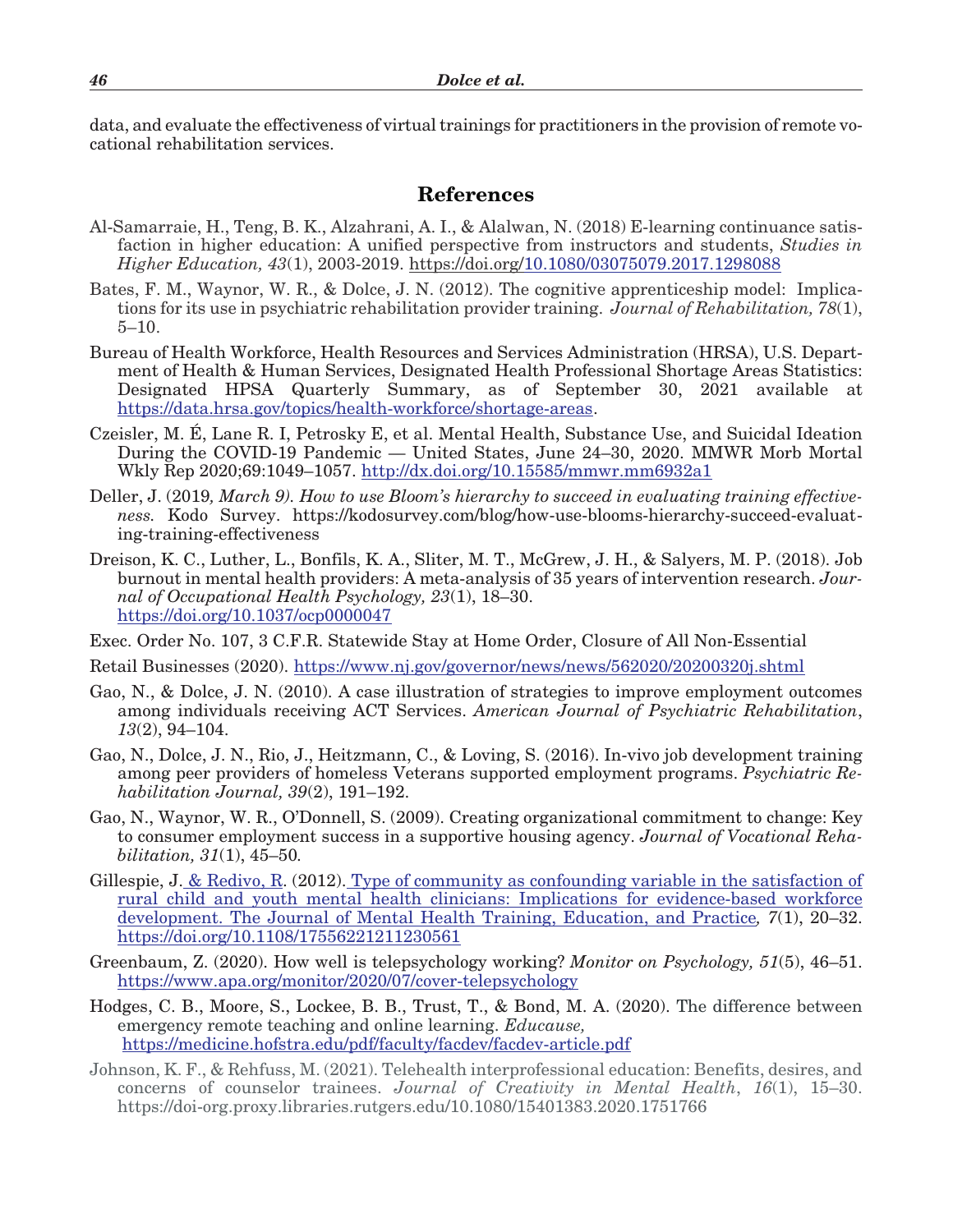- Karácsony, P., Izsák, T., & Vasa, L. (2020). Attitudes of Z generations to job searching through social media. *Economics and Sociology, 13*(4), 227–240. doi:10.14254/2071-789X.2020/13-4/14
- Levitt, A. J. & Gill, K. J. (2020). *Survey of New Jersey Mental Health Providers Organization Challenges and Adaptations*. Rutgers University: Piscataway, NJ.
- Molfenter, T., Heitkamp, T., Murphy, A. A., Tapscott, S., Behlman, S., & Cody, O. (2021). Use of telehealth services during and after COVID-19. *Community Mental Health Journal, 57*, 1244–1251. https://doi.org/10.1007/s10597-021-00861-2
- Murphy, A. A., Karyczak, S., Dolce, J. N., Zechner, M., Bates, F., Gill, K. J., & Rothpletz-Puglia, P. (2021). Challenges experienced by behavioral health organizations in New York resulting from COVID-19: A qualitative analysis. *Community Mental Health Journal, 57*(1), 111–120. https://doi.org/10.1007/s10597-020-00731-3
- Nguyen, T. (2015). The Effectiveness of Online Learning: Beyond No Significant Difference and Future Horizons. *Journal of Online Learning and Teaching, 11*(2), 309–319.
- Olff, M. (2015). Mobile mental health: a challenging research agenda, European Journal of *Psychotraumatology, 6*(1), 27882. https://doi.org/10.3402/ejpt.v6.27882
- Peia, L., & Wub, H. (2019). Does online learning work better than learning in undergraduate medical education? A systematic review and meta-analysis. *Medical education online, 24*(1), 1–13. https://doi.org/10.1080/10872981.2019.1666538
- Resnick, S. G., Roe, D., & Salyers, M. P. (2020). Psychiatric Rehabilitation Journal in the era of COVID-19. *Psychiatric Rehabilitation Journal, 43*(2), 83–84. http://dx.doi.org/10.1037/prj0000434
- Saks, A. M., & Belcourt, M. (2006). An investigation of training activities and transfer of training in organizations. *Human Resource Management, 45*(4), 629–648.
- Smith, A., Thomas, E., Snoswell, C. L., Haydon, H., Mehratro, A., Clemensen, J., & Caffrey, L. J. (2020). Telehealth for global emergencies: Implications for coronavirus disease 2019 (COVID-19). *Telemedicine and Telecare, 26*(5), 309–313.

Zhou, X., Snoswell, C. L, Harding, L. E., Bambling, M., Edirippulige, S., Bai, X., & Smith, A.

C. (2020). The role of telehealth in reducing the mental health burden from COVID-19. *Telemedicine and e-Health, 26*(4). https://doi.org/10.1089/tmj.2020.0068

#### **Author Notes**

Joni N. Dolce, MS, CRC is an Assistant Professor at Rutgers, the State University of New Jersey in the Department of Psychiatric Rehabilitation and Counseling Professions and a Project Associate with the SAMHSA-funded Northeast and Caribbean Mental Health Technology Transfer Center. Her areas of interest include assisting organizations and providers in implementing career services and understanding employers' views on hiring people with mental health conditions.

Dr. Ni Gao, PhD, LCSW, is an Associate Professor at Rutgers, the State University of New Jersey in the Department of Psychiatric Rehabilitation and Counseling Professions. She is also the Principal Investigator of two studies of education and employment outcomes for individuals with mental health conditions, funded by the National Institute on Disability, Independent Living, and Rehabilitation Research (NIDILRR). She has published extensively on related topics.

Dr. Francine M. Bates is an Assistant Professor in the Department of Psychiatric Rehabilitation and Counseling Professions at Rutgers University. She is a licensed professional counselor and a certified Work Incentive Practitioner. Her areas of interest include expanding employment opportunities for individuals with mental health conditions and Social Security Work Incentives.

Amy L. Banko, MS, CPRP is an Instructor at Rutgers, the State University of New Jersey in the Department of Psychiatric Rehabilitation and Counseling Professions. She is Co-Investigator of two Na